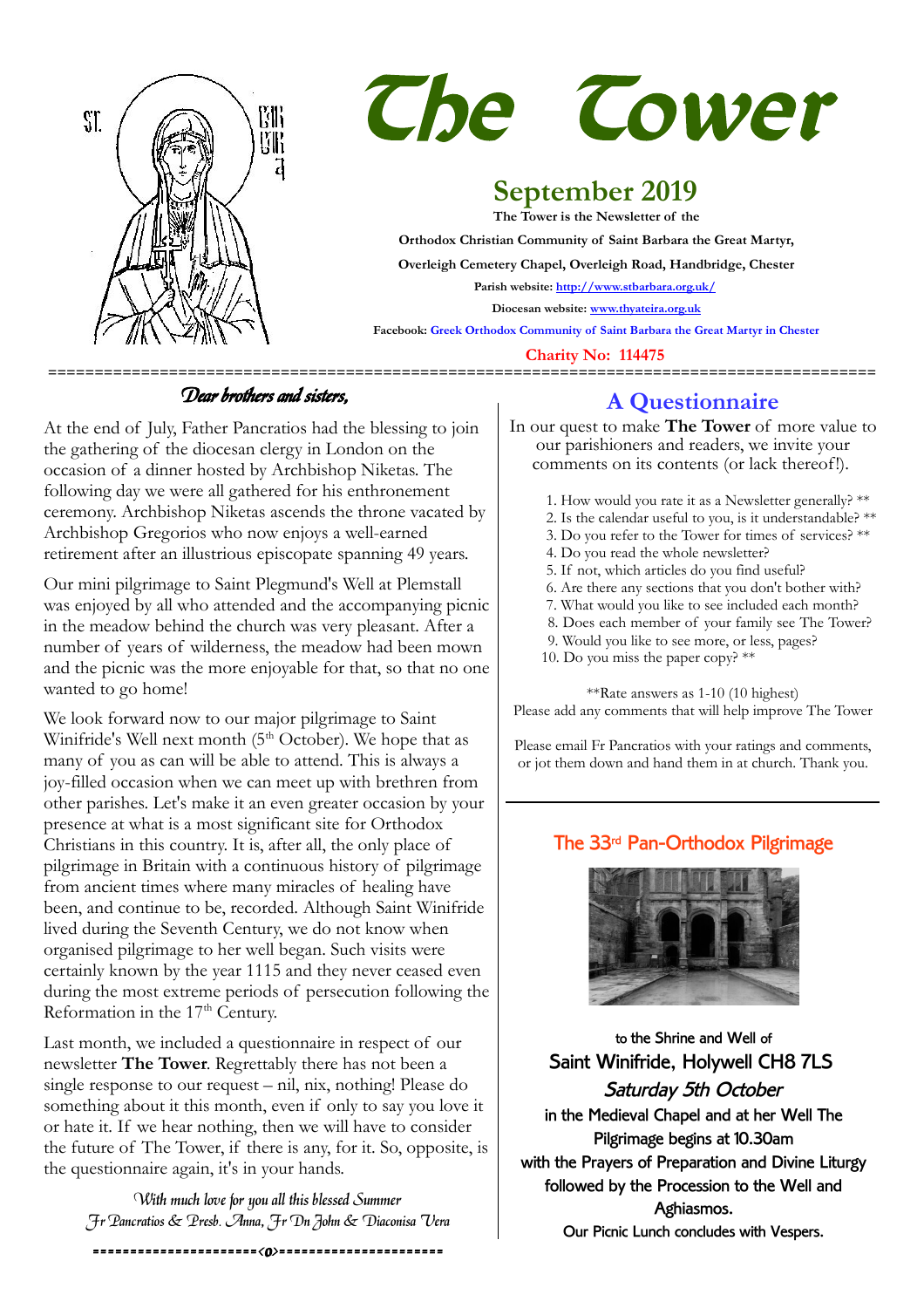### **Principal Services for September**

#### **The Church New Year**

| 1st | Sunday         | 10.00am            | <b>Matins</b>         |                                                                          |
|-----|----------------|--------------------|-----------------------|--------------------------------------------------------------------------|
|     |                | 11.00am            | <b>Divine Liturgy</b> | 11th after Pentecost; St Symeon Stylites the Elder                       |
| 4th | Wednesday      | 6.30 <sub>pm</sub> | Vespers               | Prophet Zachariah & Righteous Elizabeth                                  |
| 7th | Saturday       | 5.30 <sub>pm</sub> | Vespers               |                                                                          |
| 8th | <b>Sunday</b>  | 10.00am            | <b>Matins</b>         |                                                                          |
|     |                | 11.00am            | <b>Divine Liturgy</b> | The Nativity of the Theotokos PARISH PICNIC                              |
|     | 11th Wednesday | 6.30 <sub>pm</sub> | Vespers               | Hieromartyr Autonomus                                                    |
|     | 14th Saturday  | 11.00am            | <b>Divine Liturgy</b> | <b>Exaltation of the Precious and Life-Giving Cross</b>                  |
|     |                | 5.30 <sub>pm</sub> | Vespers               |                                                                          |
|     | 15th Sunday    | 10.00am            | <b>Matins</b>         |                                                                          |
|     |                | 11.00am            | <b>Divine Liturgy</b> | 13th after Pentecost; Great Martyr Niketas the Goth                      |
|     | 18th Wednesday |                    | No Vespers            | St Theodore of Tarsus, Archbishop of Canterbury                          |
|     | 21st Saturday  | 5.30pm             | Vespers               | 21/22 <sup>nd</sup> inclusive: Heritage Weekend                          |
|     | 22nd Sunday    | 10.00am            | <b>Matins</b>         |                                                                          |
|     |                | 11.00am            | <b>Divine Liturgy</b> | 14th after Pentecost; Hieromartyr Phokas of Sinope                       |
|     | 25th Wednesday | 6.30 <sub>pm</sub> | Vespers               | Apostle & Evangelist John the Theologian                                 |
|     | 28th Saturday  | 5.30 <sub>pm</sub> | Vespers               |                                                                          |
|     | 29th Sunday    | 10.00am            | <b>Matins</b>         |                                                                          |
|     |                | 11.00am            | <b>Divine Liturgy</b> | 15th after Pentecost; St Kyriakos the Hermit                             |
|     |                |                    |                       |                                                                          |
|     |                |                    |                       | <b>Principal Services for October</b>                                    |
|     | 2nd Wednesday  | 6.30 <sub>pm</sub> | Vespers               | Hieromartyr Dionysios the Areopagite, Bishop of Athens                   |
|     | 5th Saturday   | 10.30am            | Hours/Liturgy         | Pilgrimage to Saint Winifride's Well, Holywell                           |
|     |                |                    |                       | followed by Picnic and Procession to the Well for the Blessing of Waters |
|     |                | 3.00pm             | <b>Vespers</b>        | (no Vespers at Saint Barbara's)                                          |
|     | 6th Sunday     | 10.00am            | <b>Matins</b>         |                                                                          |
|     |                | 11.00am            | <b>Divine Liturgy</b> | <b>Holy Apostle Thomas</b>                                               |
| 8th | Tuesday        | 6.30 <sub>pm</sub> | Vespers               | Holy Apostle James, son of Alphaeus                                      |
| 9th | Wednesday      | 6.30 <sub>pm</sub> | Vespers               | St Ambrose, Starets of Optina                                            |
|     | 12th Saturday  | 5.30pm             | Vespers               |                                                                          |
|     | 13th Sunday    | 10.00am            | <b>Matins</b>         |                                                                          |
|     |                | 11.00am            | <b>Divine Liturgy</b> | Holy Fathers of the Seventh Ecumenical Council                           |
|     | 16th Wednesday |                    | Vespers               | Prophet Hosea                                                            |
|     | 17th Thursday  | 6.30 <sub>pm</sub> | Vespers               | Holy Apostle and Evangelist Luke                                         |
|     | 19th Saturday  | 4.00 <sub>pm</sub> | Memorial              | St Demetrius Day of the Dead                                             |
|     |                | 5.30 <sub>pm</sub> | Vespers               |                                                                          |
|     | 20th Sunday    | 10.00am            | <b>Matins</b>         |                                                                          |
|     |                | 11.00am            | <b>Divine Liturgy</b> | <b>St Matrona of Chios</b>                                               |
|     | 22nd Tuesday   | 6.30pm             | Vespers               | Holy Apostle James, Brother of the Lord                                  |
|     | 23rd Wednesday | 6.30 <sub>pm</sub> | Vespers               | St Elesbaan, King of Ethiopia                                            |
|     | 26th Saturday  | 5.30 <sub>pm</sub> | Vespers               | 1am Sunday: Clocks change                                                |
|     | 27th Sunday    | 10.00am            | <b>Matins</b>         |                                                                          |
|     |                | 11.00am            | <b>Divine Liturgy</b> | <b>St Procla, wife of Pontius Pilate</b>                                 |
|     | 31st Wednesday | 6.30 <sub>pm</sub> | Vespers               | Sts Spyridon & Nikodim, prosphora bakers at Kiev Caves                   |
|     |                |                    |                       | ++++++++++++++++++++                                                     |

### **The post Brexit EU resettlement scheme is now open.**

Please be aware and act NOW!

Don't think "Oh Brexit isn't going to happen. Should we even bother?" It's free and simple to apply and nothing is gained by putting it off.

Check this web page ....

<https://www.gov.uk/settled-status-eu-citizens-families>

All of you who are EU, EEA or Swiss citizens will have to apply to stay after Brexit. See here for eligibility criteria.

<https://www.gov.uk/settled-status-eu-citizens-families/eligibility>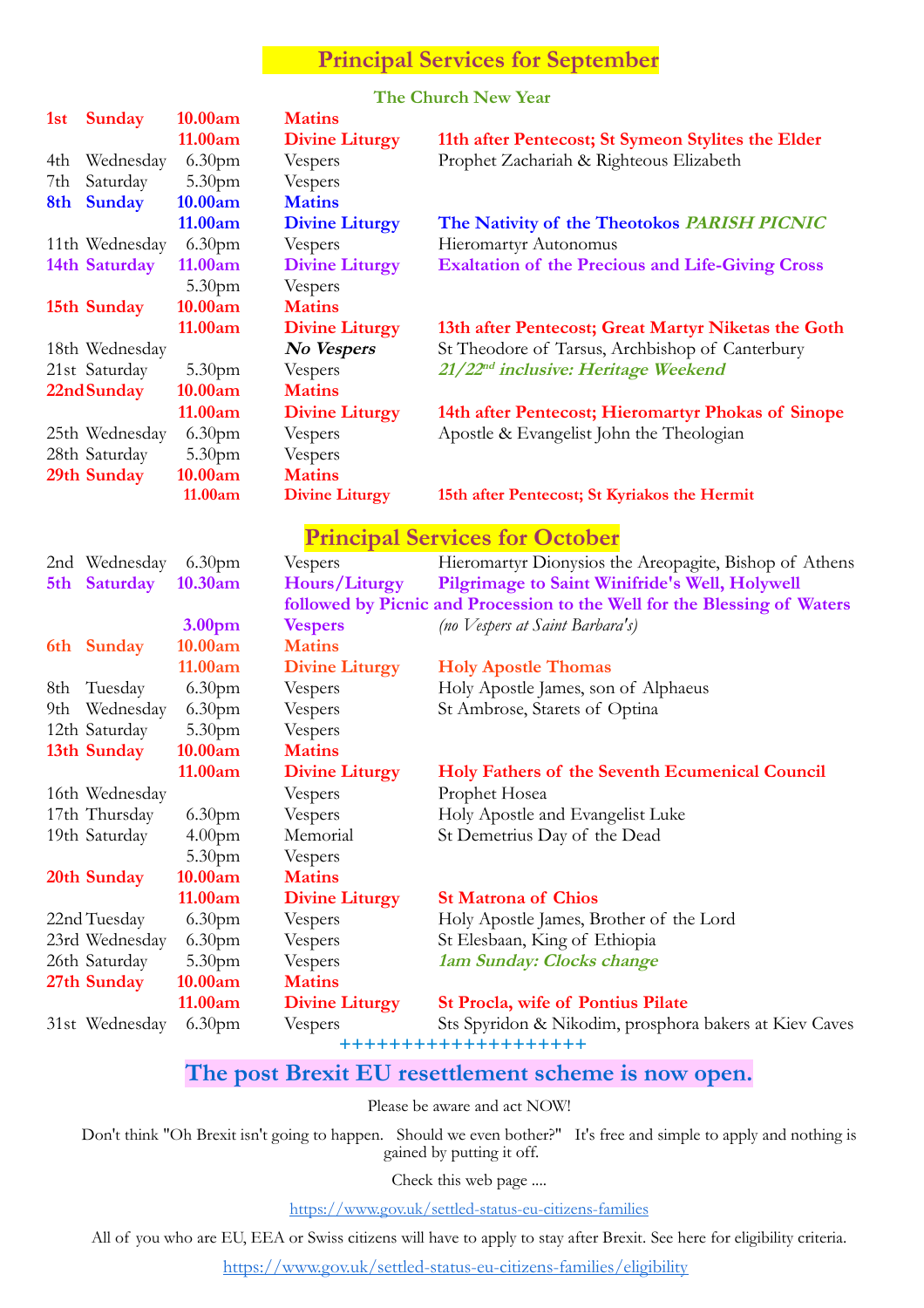#### **Dressing for Church Proper attire in the House of God Abbot Tryphon**

The Church is our home, a place where we should feel comfortable, and at ease. It is also God's house and is a temple set aside for worship of the Holy Trinity. Although times have changed and we have become a very casual society, this attitude can not be allowed to influence how we dress to worship God. Our way of dressing for church should reflect our desire to offer our very best to Christ. Just as we want to act in ways that demonstrate the centrality of Christ in our lives, our dress should show forth the modesty that is befitting a Christian.

Just as we take special care to dress for formal social occasions, or job interviews, how much more important it is to show our respect for God's house. If we were invited to the wedding of our boss's daughter, we'd make sure to show respect to our employer by dressing our best. Does God deserve anything less?

We should wear clothes that are modest and befitting a Christian, especially when worshipping in God's house. In our monastery's temple, we keep the ancient practice of removing our shoes before entering, recalling God's direction to Moses " … take off your shoes from your feet, for the place where you are is holy ground". We ask that no one wear shorts or tee shirts when entering the holy grounds of the monastery, and, as is proper in all Orthodox churches, ask visitors to avoid the distractions that come with slogans on clothing, or "showy" clothing that is best reserved for elegant events.

Both men and women should avoid wearing clothing that can be distracting to other worshippers Just as we want to keep our focus on the divine services, so too we must not be the cause of the distraction for our fellow Christians. Christ should be the focus of our worship, not our personal outfits. Church is not the place to show off the latest fashion, nor the results of the fitness centre.

Just as it is Orthodox custom that men remove their hats upon entering the Church, women, throughout the history of the Church, have worn head coverings. The idea that this pious, biblical custom be seen as an antiquated or sexist practice, should be foreign to our Orthodox mindset. This tradition is not intended as an insult to women but as a great compliment. The scriptures refer to a woman's hair as her "crowning glory", and the covering of her head as an act of humility. Throughout Christian history, modest believing women chose not to allow their beauty to distract others from the glory of God and the beauty of His house.

### **These Timid Men … from a Homily by Saint John Chrysostom**

It became clear through unlearned men that the cross was persuasive; in fact, it persuaded the whole world. Their discourse was not of unimportant matters but of God and true religion, of the Gospel way of life and future judgement, and yet it turned ordinary, uneducated men into philosophers. See how the foolishness of God is wiser than people, and his weakness stronger than people!

In what way is it stronger? It made its way throughout the world and overcame everyone; countless people sought to eradicate the very name of Christ, but that name flourished and grew ever mightier. Its enemies lost and perished; the living, who waged a war on a dead man, were shown to be helpless. Therefore, when a Greek tells me I am dead, he shows only that he is really the foolish one, for I, whom he thinks a fool, prove to be wiser than those reputed to be wise. So, also, in calling me weak, he merely shows that he is even weaker. For the good deeds which tax-collectors and fishermen were able to accomplish by God's grace, are beyond the imagination of philosophers, rulers, and the countless multitudes.

Paul had this in mind when he said: The weakness of God is stronger than people. That the preaching of these men was indeed divine is brought home to us in the same way. For how otherwise could twelve uneducated men, who lived on lakes and rivers and wastelands, conceive the idea for such an immense enterprise? How could men who perhaps had never been in a city or a public square think of setting out to do battle with the whole world? That they were fearful, timid men, the evangelist makes clear; he did not reject the fact or try to hide their weaknesses. Indeed he turned these into a proof of the truth. What did he say of them? That when Christ was arrested, the others fled, despite all the miracles they had seen, while Peter, who was leader of the others, denied him.

How then do we account for the fact that these men, who in Christ's lifetime did not stand up to the attacks by the Jews, set forth to do battle with the whole world once Christ was dead – if, as you claim, Christ did not rise and speak to them and rouse their courage? Did they perhaps say to themselves: "What is this? He could not save himself but he will protect us? He did not help himself when he was alive, but now that he is dead he will extend a helping hand to us? In his lifetime he brought no nation under his banner, but by uttering his name we will win over the whole world?" Would it not be wholly irrational even to think such thoughts, much less to act upon them?

It is evident, then, that if they had not seen him risen and had proof of his power, they would not have risked so much.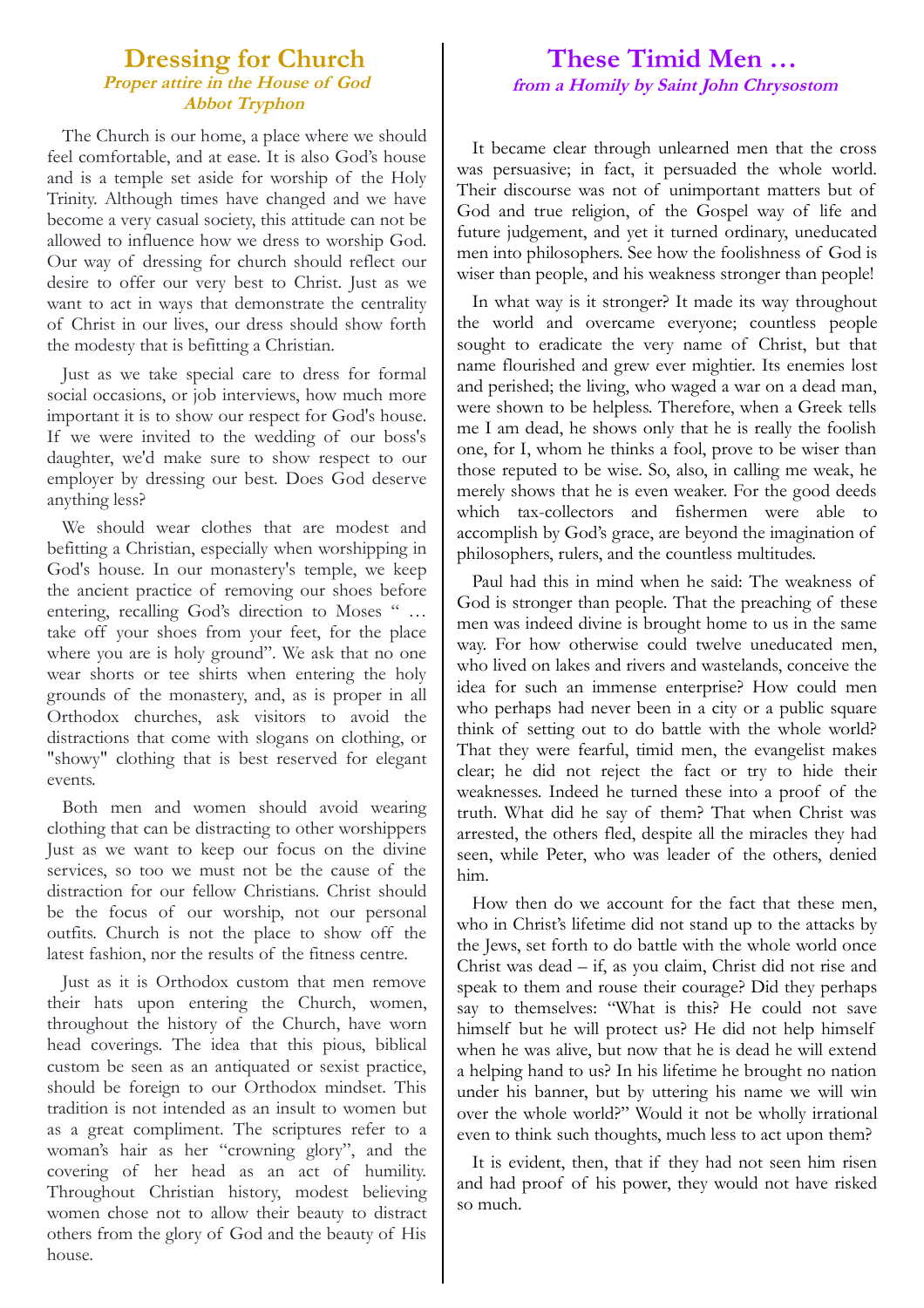# **Some Further Thoughts on the Life and Traditions of our Faith On Developing a Spiritual Life part 3**

What is the primary purpose of attending our church and temple, our place of worship? Surely it is to Worship the Risen Lord Jesus Christ and to receive His Body and Blood which He offers us from the holy Chalice.

Then why is it that priests, the world over, see parishioners, Sunday by Sunday, attend the church yet not commune the Holy Gifts?

It is, as we have considered previously, because our spiritual life is out of order. We have been called to follow Christ through the waters of Holy Baptism which washed away our sins and brought us into His holy Church. Oh, but how the Evil One, the Devil, so hates this call, that he will do anything he can to weaken our resolve to be truly Christian and cause us to take up our life of sin once more.

As Fr Andrey Tkachev comments (see last month): *The biggest lie of this world is idea that we have plenty of time. With it the devil keeps us in the state of spiritual idleness and relaxation…. Woe to us if we do not fight for our salvation every minute*. His is a stark reminder that we cannot relax our guard even for one moment least we be cast away with the goats at the Judgement (Matt.25:31ff).

To put our spiritual life in order, that is to follow Christ truly, is a life-long labour. It begins with stamping out pride, the Devil's number one tool, and endeavouring to acquire a spirit of humility. Easier said than done! Humility begins with putting Christ first, others second, and ourselves last. It continues with observing God's Commandments and the Rules of the Church, with almsgiving and fasting and above all through filling our hearts with love for Him Above All and for all of His Creation.

To recap – Elder Cleopa describes pride in this way: *The pride of the mind is a demonic disease, for the person affected by it believes that he is great, that he is smarter than the others and no longer needs advice and help from anyone. May God preserve us from this passion and demonic disease!*

When we abandon the spirit of pride and start to manage our lives in accordance with Christ's teaching we soon to realise that the 'things of this world' are not as important as we once imagined them to be, and that all our money and possessions will not gain us the Kingdom of Heaven. One thing only will bring us to the Kingdom – love for God and neighbour.

When we begin to live in this way, we will recognise that we are not as perfect as we imagine ourselves to be. We discover that we have been ground down by the pressures of the world around us that try to force us to conform to a way of life that is, in fact, anti-Christian, wholly Godless. Then we begin to see the imperfections within us and we can do something to cast them out from us. Now we are beginning to get somewhere!

Thus we see that attending church becomes not just a mere 'routine' but something to be anticipated with joy; that Sunday is approaching and that the 'First day of the Week' is so special to us that it will be a pain more than we can bear not to be present in the Temple, His House. It is then that we become like the 'little children' who will be the inheritors of the Kingdom (Matt.18:3).

Each week then becomes a preparation for the Sunday or Feast to come and we will fly to the church to confess our sins and with a clean heart receive the Holy Mysteries of His Body and Blood.

What joy, what blessing it is to receive the sacred Sacrament to be filled with Christ and His Holy Spirit. Now we have, as the prayer puts it, a 'wall and bulwark' against the efforts of the Evil One and his fallen angels to draw us away from the Lord Most High.

Our daily life becomes meaningful, no matter what trial and tribulations may come our way. Prayer and fasting is made real, the saints and their lives become our daily guides and we can call upon our Guardian Angel and above all the Theotokos for their aid in all that we do each day.

*There's more on the Spiritual Life to come, Fr. Pancratios* 

Passions burn and the Passion of Pride is the hottest and most cruel fire of all. It is totally unforgiving and will lead us inevitably to hell. Pride points to self and in 'self' there is no room for God or neighbour. *Fr Pancratios*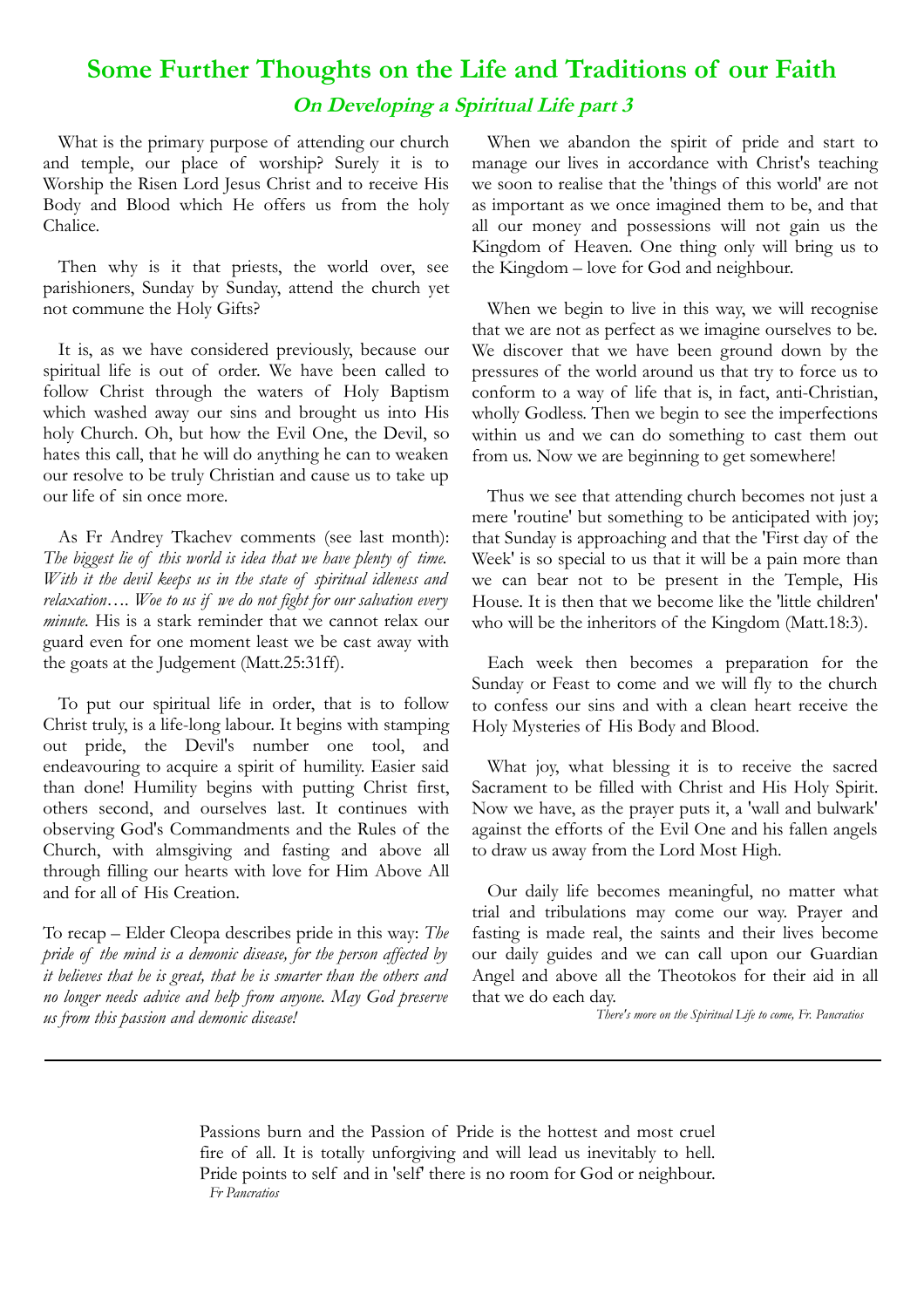# *A Scripture Reading Calendar for September*

| $\mathbf{1}$ |             | 1 Corinthians 9:2b-12                     | <b>Matthew 18:23-35</b> | St Priscus, first bishop of Capua, martyr (Italy, c66)                          |
|--------------|-------------|-------------------------------------------|-------------------------|---------------------------------------------------------------------------------|
| 2            |             | 2 Corinthians 5:10-15                     | Mark 1:5-15             | St Justus, Bishop of Lyon (France, 390)                                         |
| 3            |             | 2 Corinthians 9:15-21                     | Mark 1:16-22            | St Manseutus, Bishop of Toul, confessor (France, c360)                          |
| 4            | Fast        | 2 Corinthians 6:11-16b                    | Mark 1:23-28            | St Salvinus, third bishop of Verdun (France, c 420)                             |
| 5            |             | 2 Corinthians 7:1b-10a                    | Mark 1:29-35            | St Gennebald, Bishop of Laon (France, c555)                                     |
| 6            | $Fast***$   | 2 Corinthians 7:10-16                     | Mark 2:18-22            | St Petronius, Bishop of Verona, confessor (Italy, c450)                         |
| 7            |             | 1 Corinthians 1:26-3:5                    | Matthew 20:29-34        | St Euvert, Bishop of Orleans (France, c340)                                     |
| 8            |             | Philippians 2:5-11                        | Luke 10:38-42; 11:27-28 | St Anastasius II, Bishop of Rome, Pope (Italy, 498)                             |
| 9            |             | 2 Corinthians 8:7-15                      | Mark 3:6-12             | St Omer, Bishop of Therouanne (France, 670)                                     |
| 10           |             | 2 Corinthians 8:16-9:5                    | Mark 3:13-21            | St Agapius, Bishop of Novara (Italy, 447)                                       |
|              | 11 Fast     | 2 Corinthians 9:12-10:7                   | Mark 3:19b-27           | St Emilian, Bishop of Vercelli (Italy, 520)                                     |
| 12           |             | 2 Corinthians 10:7b-18                    | Mark 3:28-35            | St Juventius, first bishop of Pavia (Italy, 1stC)                               |
|              | 13 Fast**   | 2 Corinthians 1:5-21a                     | Mark 4:1-9              | St Litorus, Bishop of Tours (France, 370)                                       |
| 14           |             | 1 Corinthians 1:18-24                     |                         | John 19:6-11,13-20,25-28a,30b St Maternus II, Bishop of Cologne (Germany, c325) |
| 15           |             | 1 Corinthians 16:13-24                    | <b>Matthew 21:33-42</b> | St Mamilian, Bishop of Palermo (Sicily, 460)                                    |
| 16           |             | 2 Corinthians 12:10-19                    | Mark 4:10-23            | St Cornelius, Bishop of Rome, Pope and martyr (Italy, 253)                      |
| 17           |             | 2 Corinthians 12:20-13:2                  | Mark 4:24-34            | St Lambert, Bishop of Maastricht, martyr (704)                                  |
|              | 18 Fast     | 2 Corinthians 13:3-14                     | Mark 4:35-42            | St Eustorgius, Bishop of Milan (Italy, c331)                                    |
| 19           |             | Galatians 1:1-3,20-2:5                    | Mark :1-20              | St Eustochius, Bishop of Tours (France, 461)                                    |
|              | 20 Fast     | Galatians 2:6-10                          | Mark 5:22-24,35-6:1     | St Glycerius, Bishop of Milan, confessor (Italy, 438)                           |
| 21           |             | 1 Corinthians 4:1-5                       | Matthew 23:1-12         | St Alexander, Bishop near Rome (Italy, 2ndC)                                    |
| 22           |             | 2 Corinthians 1:21-24; 2:1-4 Luke 5:1-11  |                         | St Sanctinus, first bishop of Meaux (France, c300)                              |
| 23           |             | Galatians 2:11-16                         | Luke 4:38-44            | St Linus, first bishop of Rome, Pope (Italy, c79)                               |
| 24           |             | Galatians 2:21-3:7                        | Luke 5:12-16            | St Anatolius, first bishop of Milan (Italy, 1stC)                               |
|              | $25$ Fast** | Galatians 3:15-22                         | Luke 5:33-39            | St Firminius, first bishop of Amiens (France, 4thC)                             |
| 26           |             | Galatians 2:23-4:5                        | Luke 6:12-19            | St Eusebius, Bishop of Bologna, confessor (Italy, c400)                         |
|              | 27 Fast     | Galatians 4:8-21                          | Luke 6:17-23a           | St Caius, Bishop of Milan (Italy, 3rdC)                                         |
| 28           |             | 1 Corinthians 4:17-21; 5:1-5 Luke 5:17-26 |                         | St Paternus, Bishop of Auch (France, 2ndC)                                      |
| 29           |             | 2 Corinthians 4:6-15                      | Luke 6:31-36            | St Fraternus, Bishop of Auxerre, martyr (France, 450)                           |
| 30           |             | Galatians 4:28-5:1                        | Luke 6:24-30            | St Honorius, Bishop of Canterbury, confessor (England, 653)                     |
|              |             |                                           |                         |                                                                                 |

*\* Wine is allowed on this day*

*\*\* Wine & Oil are allowed on this day* 

\*\**\* Fish, Wine & Oil are allowed on this day* 

**Sundays are shown in Bold**

† Note there are more readings on certain days - If you have no other Calendar, the Diocesan Hemerologion serves as a guide. Alternatively search the internet and download **Menologion 3.0** - a useful perpetual calendar

**-------------------------------------------------------------------------------------------------------------------------------------** Board Meeting

> A Board Meeting will be held on 29<sup>th</sup> September after the Divine Liturgy. All matters to the Secretary by 14 days earlier.

> Board meetings will continue to be held in the Refectory and are open to all who wish to attend. Trustees meetings will, in future, generally be held via video Conferencing due to the difficulty for the Trustees to meet together in person.

> > **++++++++++++++++++++**

## Summer Walk

Will take place on Sunday  $8<sup>th</sup>$  September following the Divine Liturgy

We agreed our destination would be Wepre Park near Connah's Quay

The park contains a ruined castle (Ewloe), playground and visitor centre.

where we will enjoy picnic and walk and room for the children to run around!

Some of you may be familiar with park already, others surely won't.